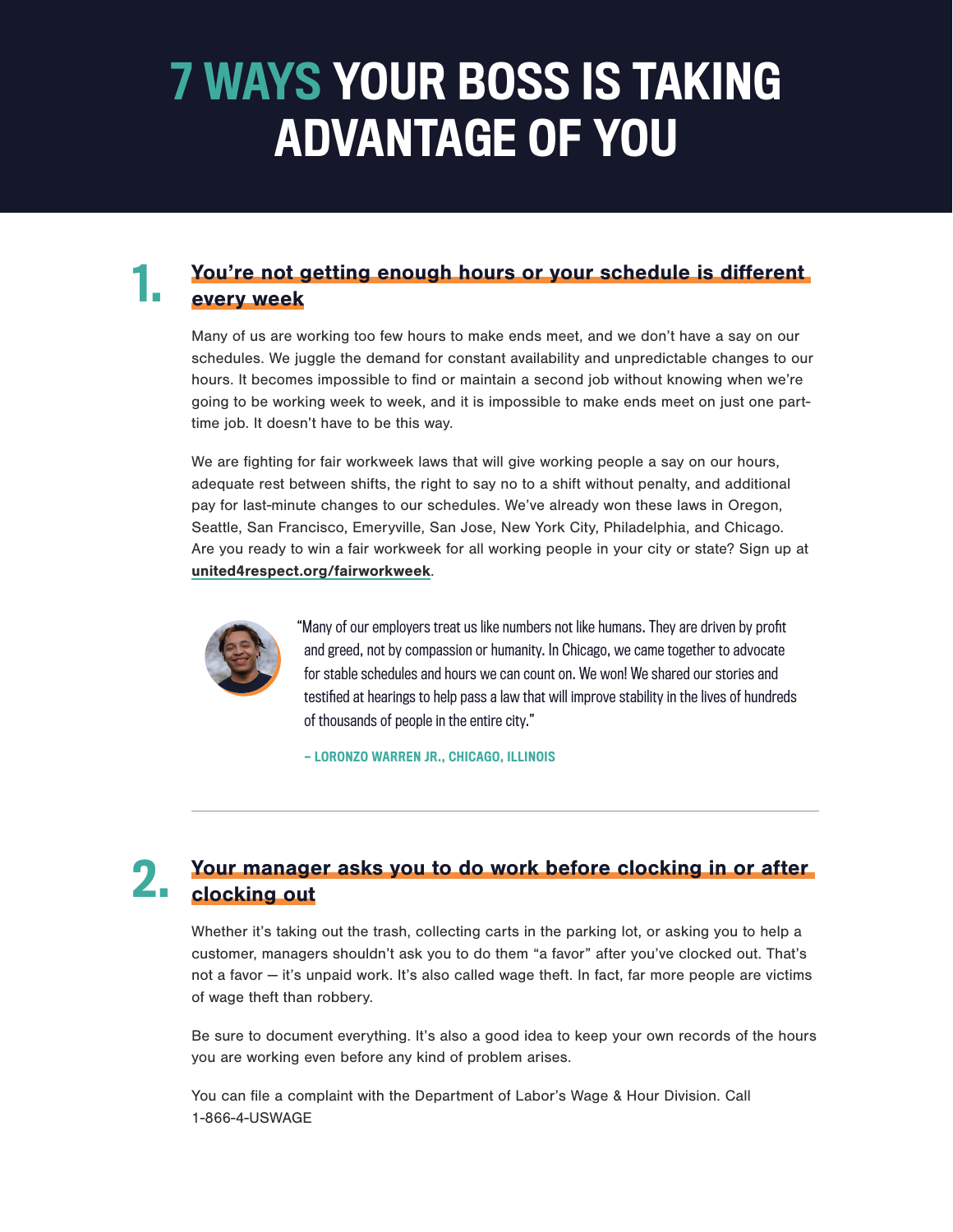(1-866-487-9243) or go to [dol.gov/whd](http://dol.gov/whd) to find a local office near you. Filing a complaint is free and confidential. In some states, there is also a state agency where you can file a complaint. Every state's wage theft reporting requirements are a little different… and in some states, employers have to pay you back THREE TIMES the amount they owe you. Let us know if you need support and we'll gladly help you file a claim.



## You're being discriminated against at work

In a recent survey, 1 in 5 Walmart associates said they had been discriminated against at work. Discrimination can occur because of your race, gender, age, disability, or many other factors. If you have been discriminated against you can file a complaint with the Equal Employment Opportunity Commission at [eeoc.gov](http://eeoc.gov) or by phone at 1-800-669-4000. This federal agency enforces civil rights laws against workplace discrimination. In some states, there is also a state agency where you can file a complaint.

*There are some incredible national and local organizations addressing racial discrimination and job crisis at work. We're a proud partner of the National Black Worker Center. Check out the Working While Black initiative to read more about how they are changing the narrative about the causes and solutions to the Black job crisis. Learn more at* [nationalblackworkercenters.org](http://nationalblackworkercenters.org)*.*



"When I asked my manager why another black coworker and myself were paid less than our white counterparts, I was told that I'm too 'rough around the edges."

— ALECIA MEYERS, SAN DIEGO, CALIFORNIA



## You're being sexually harassed at work

Sexual harassment includes unwelcome sexual advances, requests for sexual favors, assault, and comments like "women can't do this work." Women, particularly women of color, and LGBTQ people are disproportionately affected because sexual harassment is an attempt to control people who are perceived to have less power or status. It can be scary to speak up — that's why we've been working with the National Women's Law Center and Time's Up to help working people fight back. The Time's Up Legal Defense Fund can provide financial assistance for workplace sexual harassment legal cases in all stages. You can learn more at [timesupnow.com](http://timesupnow.com).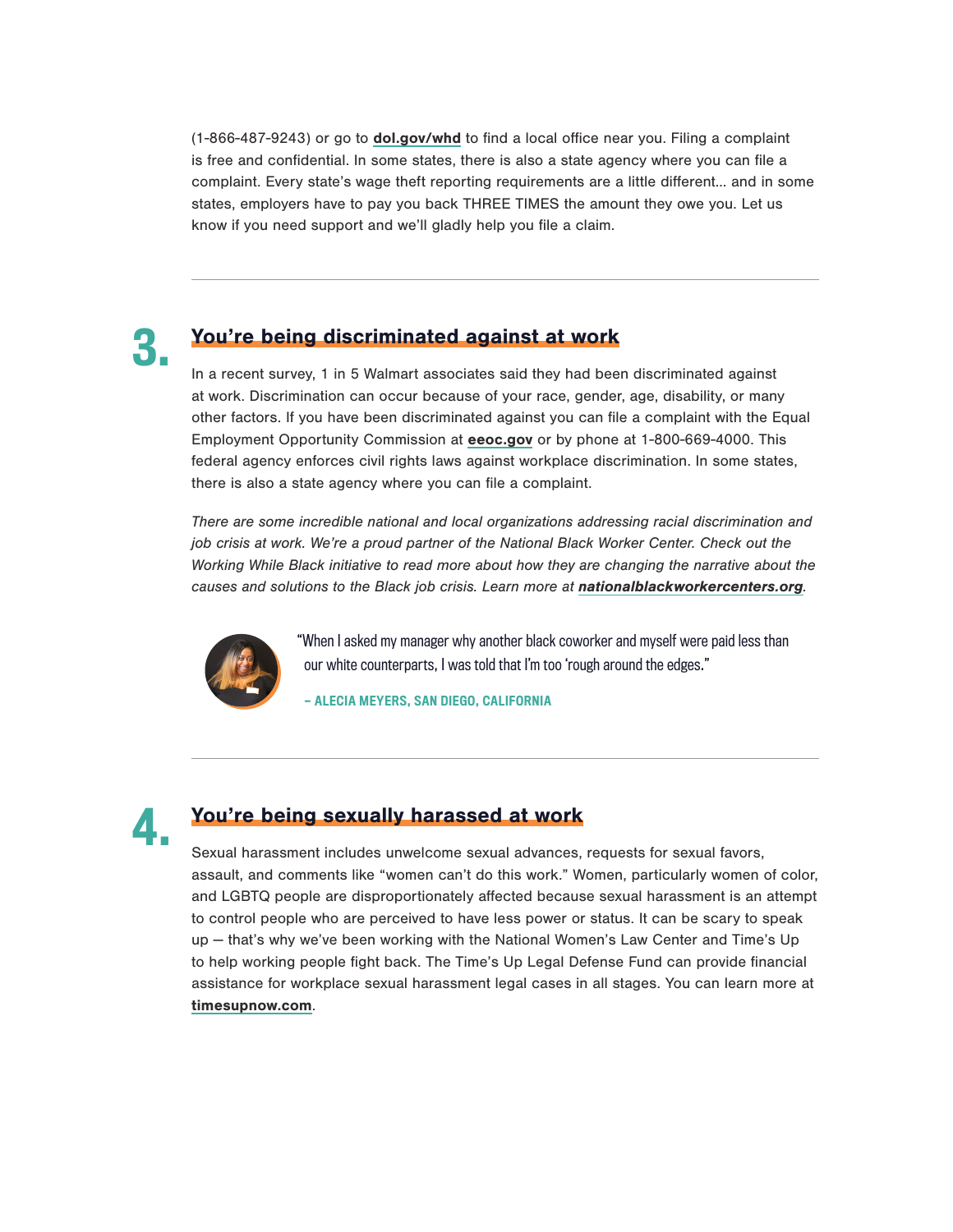#### Your manager told you not to discuss your pay with your coworkers 5.

Many employers try to get away with underpaying employees to keep us in the dark and more profit for themselves. You have the legal right to discuss your pay with anyone you want, including your coworkers.

You can talk about wages with your coworkers to uncover pay gaps based on gender and race in your store. According to the Economic Policy Institute, black women make only 66 cents compared to every dollar made by white men and 88 cents for every dollar made by white women.

We need to pressure our employers to release information on racial and gender pay gaps (in fact, we filed a shareholder resolution this past year to get this information from Walmart!) and in the meantime, we can uncover these pay gaps by talking to each other. Asking for a raise on your own can be daunting, but you can use the power of numbers to collectively ask for better pay for everyone. Remember, you have the right to talk about your pay and you have the right to organize — but be mindful because your manager won't be happy about it!

# 6.

# You get laid off or your hours are cut

If you get laid off at work and your manager says you're not eligible for unemployment, you should still file for unemployment anyway and let the state determine your eligibility. If your hours are reduced, you can apply for partial unemployment.

If your store is closing or there are mass layoffs, your employer must give you sixty days written notice to all affected employees for companies with more than 100 employees (or 50 employees in California, New York, and some other states). If written notice is not given, your employer will likely owe you back pay plus benefits. In the last decade, more than 597,000 people working retail at companies owned by private equity firms have lost their jobs. Last summer when Toys R Us closed, thousands of working people who were laid off fought back and won \$20 million in severance pay. Find out more at [united4respect.org/](http://united4respect.org/campaigns/wall-street) [campaigns/wall-street](http://united4respect.org/campaigns/wall-street).



"When we came together to fight for the severance pay we were promised from Toys R Us when it went into bankruptcy and liquidation, I didn't think we could win. We made calls to our elected officials, gave testimony at hearings, shared our stories with reporters, marched on Wall Street, and we won! Thanks to everyone who spoke out, we brought two major private equity investment firms to the table and won a historic \$20 million fund for severance pay for tens of thousands of laid off Toys R Us employees."

- GIOVANNA DE LA ROSA, CHULA VISTA, CALIFORNIA